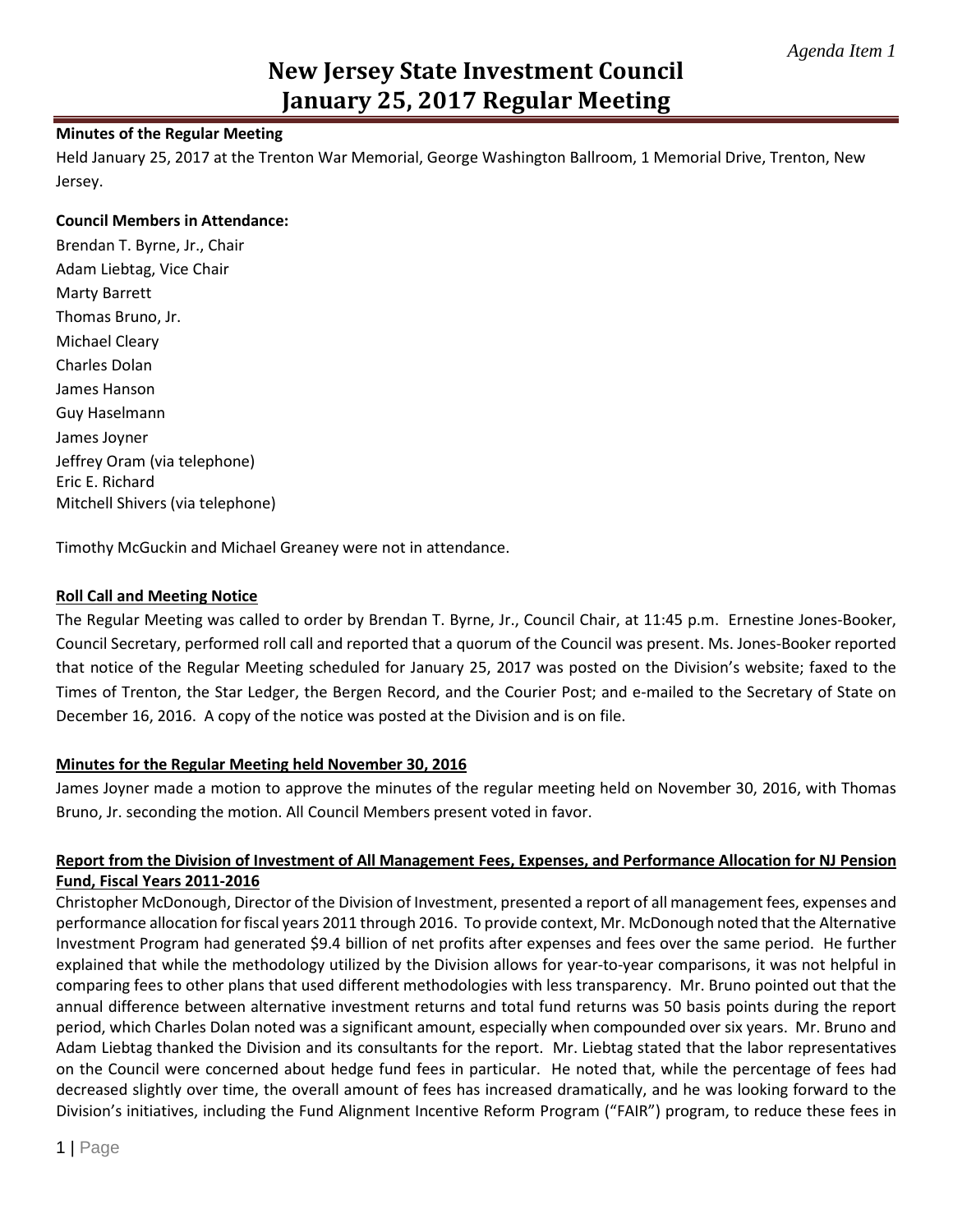# **New Jersey State Investment Council January 25, 2017 Regular Meeting**

the future. Mr. McDonough cautioned that the Division's ability to negotiate concessions on fees varies by asset class and over time.

# **State Investment Council 2016 Annual Report**

Mr. McDonough presented a draft of the 2016 Annual Report. Mr. McDonough reported that certain historical performance calculations had been adjusted so that the returns were net of all fees, and there is a small difference in returns versus prior annual reports. Also, Mr. McDonough explained that the benchmarks and corresponding bullet points for calendar year 2016 may change once all figures are finalized. Mr. Bruno made a motion to approve the annual report draft. Mr. Joyner seconded the motion, and all Council members present voted in favor.

# **Global Diversified Credit Investment**

#### *Crayhill Capital Management LP separate account*

Meghna Desai of the Division presented an investment of up to \$150 million investment in a separate account managed by Crayhill Capital Management L.P., with up to \$100 million committed to be invested in Crayhill Principal Strategies Fund I or a parallel vehicle targeting private structured credit investments, and the remaining commitment reserved for other investments identified by Crayhill, including investments in Crayhill successor funds and co-investments. Ms. Desai and Matt Coyne of TorreyCove described the management of the fund, the fund strategy and the terms of the investment. Mr. Byrne expressed concern regarding investing in a first-time fund, to which Ms. Desai responded by describing the principals' successful prior working relationship. Mr. Byrne reported that the IPC reviewed the investment and was satisfied that appropriate and adequate due diligence had been performed.

#### **Risk Mitigation and Global Diversified Credit Investment**

### *BCA Cap I, L.P.*

Mr. McDonough and Pete Keliuotis of Cliffwater presented an investment of up to \$300 million in BCA Cap I, L.P., a fund that will invest in smaller risk mitigation and global diversified credit funds and managed accounts whose terms are consistent with the Division's FAIR initiative. Mr. McDonough and Mr. Keliuotis described the objective of the fund, the expertise of the fund's management, and the terms of the investment. Mr. Dolan asked if the favorable investment terms sought by the fund reflected a broader change in the hedge fund industry, to which Mr. Keliuotis responded that a number of funds have changed their fee structures on both a solicited and unsolicited basis, but that hurdle rates continue to be rare. Mr. Byrne reported that the IPC reviewed the investment and was satisfied that appropriate and adequate due diligence had been conducted.

#### **Purchase of Japanese Treasury Bills (JTBs)**

Corey Amon, Deputy Director of the Division, presented a proposal seeking the Council's approval, pursuant to N.J.A.C. 17:16-20.2(d), to purchase unrated debt issued by the Japanese government and to continue to hold unrated debt previously purchased on behalf of Common Pension Fund D, provided that the Japanese government maintains an investment grade issuer credit rating at least as high as the ratings specified in N.J.A.C 17:16-20.2(c) for debt obligations. Mr. Byrne made a motion to approve with Mr. Bruno seconding the motion. All members of the Council present voted in favor of the motion.

# **2017 Alternative Investment Pacing Plan**

2 | Page Ms. Desai and Mr. McDonough presented a pacing analysis of alternative investments demonstrating the level of new commitments proposed for 2017 in order to maintain or reach a the target allocation for each asset class. Mr. Byrne commented that the Division should take account of the longevity of each participating fund going forward to ensure